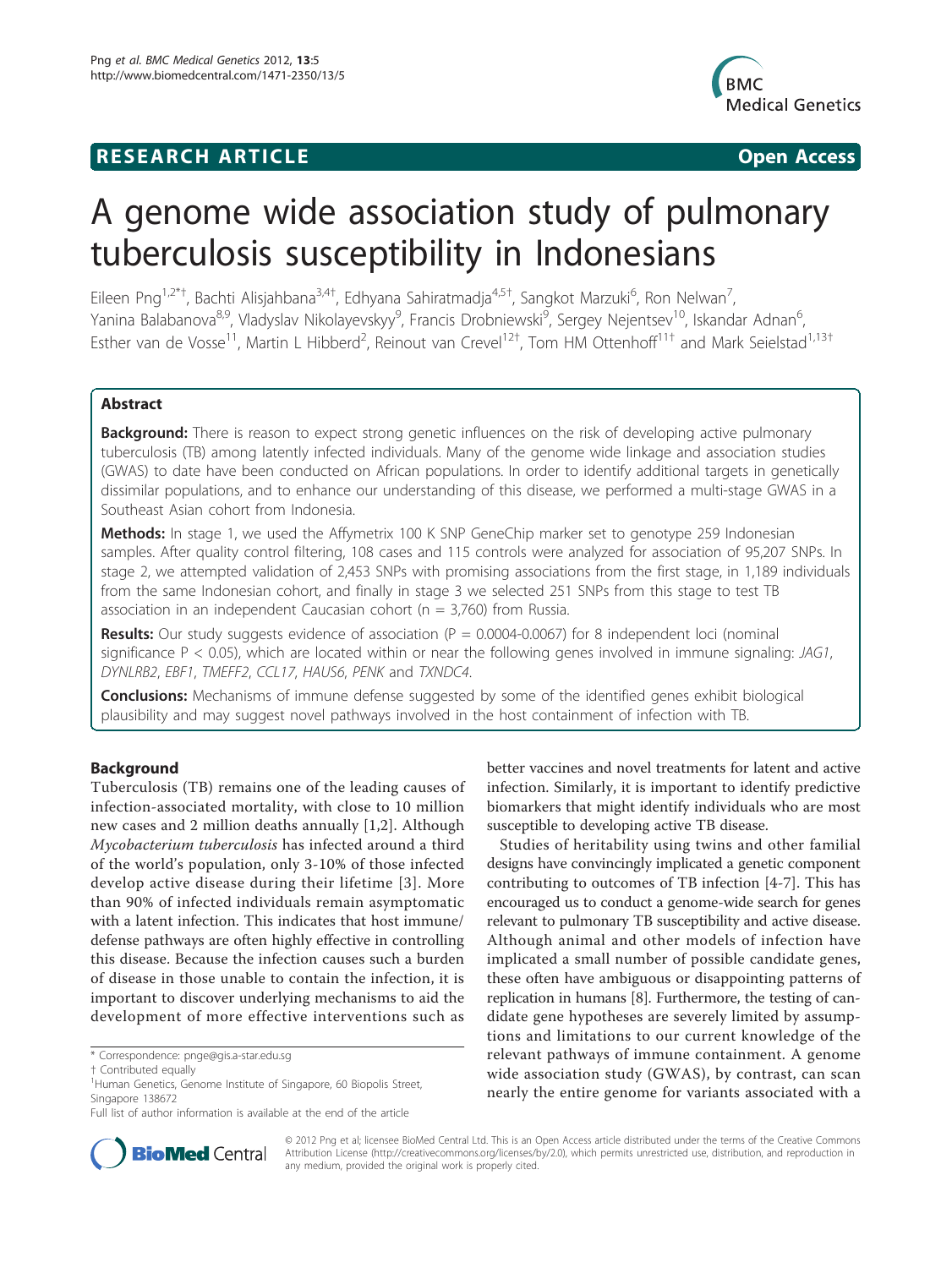<span id="page-1-0"></span>phenotype, free from limiting hypotheses of biological plausibility. This innovation in the study of complex disease genetics in humans has proved successful in discovering novel genetic associations across a wide array of phenotypes and diseases [[9](#page-7-0),[10](#page-7-0)]. In the case of TB, a GWAS on African populations has identified a susceptibility locus for TB at chromosome 18 q11.2 [[10](#page-7-0)]. The variant implicated, rs4331426, lies within a gene-desert, with the risk allele relatively common in the African population studied, though it is found at much lower frequencies in other populations, making it difficult to replicate the reported association outside Africa [[10](#page-7-0)].

In the current study, we embarked on a two-stage GWAS using the first generation Affymetrix 100 K SNP GeneChip marker set in an Indonesian population sample from Jakarta and Bandung, two cities on the island of Java ( $n = 1,448$ ) [\[11\]](#page-7-0). In stage 1, we analyzed 95,207 SNPs of 108 cases and 115 controls, and synthesized 2,453 selected top SNPs (P < 0.05) on two Illumina GoldenGate customized arrays, for genotyping the remaining 1,189 independent Indonesian samples, as validation in the second stage. 251 promising SNPs (Indonesian 2 stages P < 0.05) from the initial Indonesian studies were subsequently selected for genotyping and testing TB association in an independent cohort from Russia (n = 3,760). We have detected several variants within or near genes involved in immunity, albeit with nominal significance. Nevertheless, the plausibility of biological mechanisms suggested by some of these immune genes encourages us to suggest these variants and genes for further study.

## Methods

#### **Subjects**

## Indonesian cohort

Indonesian TB patients and controls were enrolled from the cities of Jakarta and Bandung on the island of Java, Indonesia using a uniform enrollment protocol for all subjects [\[12\]](#page-7-0). 799 TB patients (mean age 32, range 14-75, 55.8% male, see Table 1) had been diagnosed by the local health care service using information about clinical

## Page 2 of 9

symptoms, chest X-rays, and sputum smear. For all cases in this study, diagnosis was further confirmed by sputum culture of M. tuberculosis. Clinical information, as well as the patients' age, ethnicity, socio-economic status, and concurrent medical history were recorded in structured questionnaires. Patients with extra-pulmonary TB, diabetes mellitus (fasting blood glucose > 126 mg/dL), and HIV-positive subjects were excluded from the genetic study  $[13,14]$  $[13,14]$  $[13,14]$  $[13,14]$  $[13,14]$ . 746 sex- and age  $(+/- 10$  year) matched control subjects from the same areas (mean age 33, range 15-70, 52.5% male), with no history of TB and showing no evidence of TB-related infiltrates in chest X-rays were enrolled from the same and neighboring households of the enrolled cases. First-degree related individuals among subjects were identified by genetics, and were excluded from further analysis.

Self and parental ethnicities recorded during recruitment were used to characterize subjects with a Javanese origin from three groups -the Jawa, Betawi, and Sunda, which altogether comprised more than 80% of the total sample. Individuals in the non-Javanese category have both parents coming from other Indonesian Islands, whereas subjects with one parent from non-Javanese origin were considered having mixed parentage (Table 1). Population outliers were detected by genetics in stage 1 using the genome wide markers ( $n = 95,207$  SNPs), and were excluded for further analysis. Subjects with selfreported ethnicity that were of non-Indonesian origin were excluded from stage 2 genotyping. This protocol was reviewed and approved by the relevant institutional review boards in Indonesia and the Netherlands.

#### Russian cohort

Russian TB patients and controls were collected at two cities, St. Petersburg (1,528 patients and 1,609 controls) and Samara (384 patients and 495 controls), using a uniform enrollment protocol for all samples, which has been described previously [\[15\]](#page-7-0). In summary (Table 1), 1,912 TB patients (mean age 43.8, range 17-86, 73.8% male) were confirmed as cases by sputum culture of M. tuberculosis. Patients with extra-pulmonary TB or HIV-positive were

|                                | Indonesian cohort                 |                         |                                     |                           |
|--------------------------------|-----------------------------------|-------------------------|-------------------------------------|---------------------------|
|                                | <b>TB Patients</b><br>$(n = 799)$ | Controls<br>$(n = 746)$ | <b>TB Patients</b><br>$(n = 1.912)$ | Controls<br>$(n = 2,104)$ |
| Age years (mean)               | $14 - 75(32)$                     | $15 - 70(33)$           | 17-86 (44)                          | 16-66 (30)                |
| Gender male:female (%)         | 55.8% : 44.2%                     | 52.5% : 47.5%           | 73.8%: 26.2%                        | 75% : 25%                 |
| Self reported ethnicity (%)    |                                   |                         |                                     |                           |
| Caucasian                      | 0                                 | 0                       | 1912 (100%)                         | 2104 (100%)               |
| Javanese                       | 675 (84.48%)                      | 617 (82.71%)            |                                     |                           |
| mixed (either parent Javanese) | 26 (3.25%)                        | 43 (5.76%)              |                                     |                           |
| non-Javanese                   | 59 (7.38%)                        | 32 (4.29%)              |                                     |                           |
| Unknown                        | 39 (4.88%)                        | 54 (7.24%)              |                                     |                           |

## Table 1 Demographic data of the study populations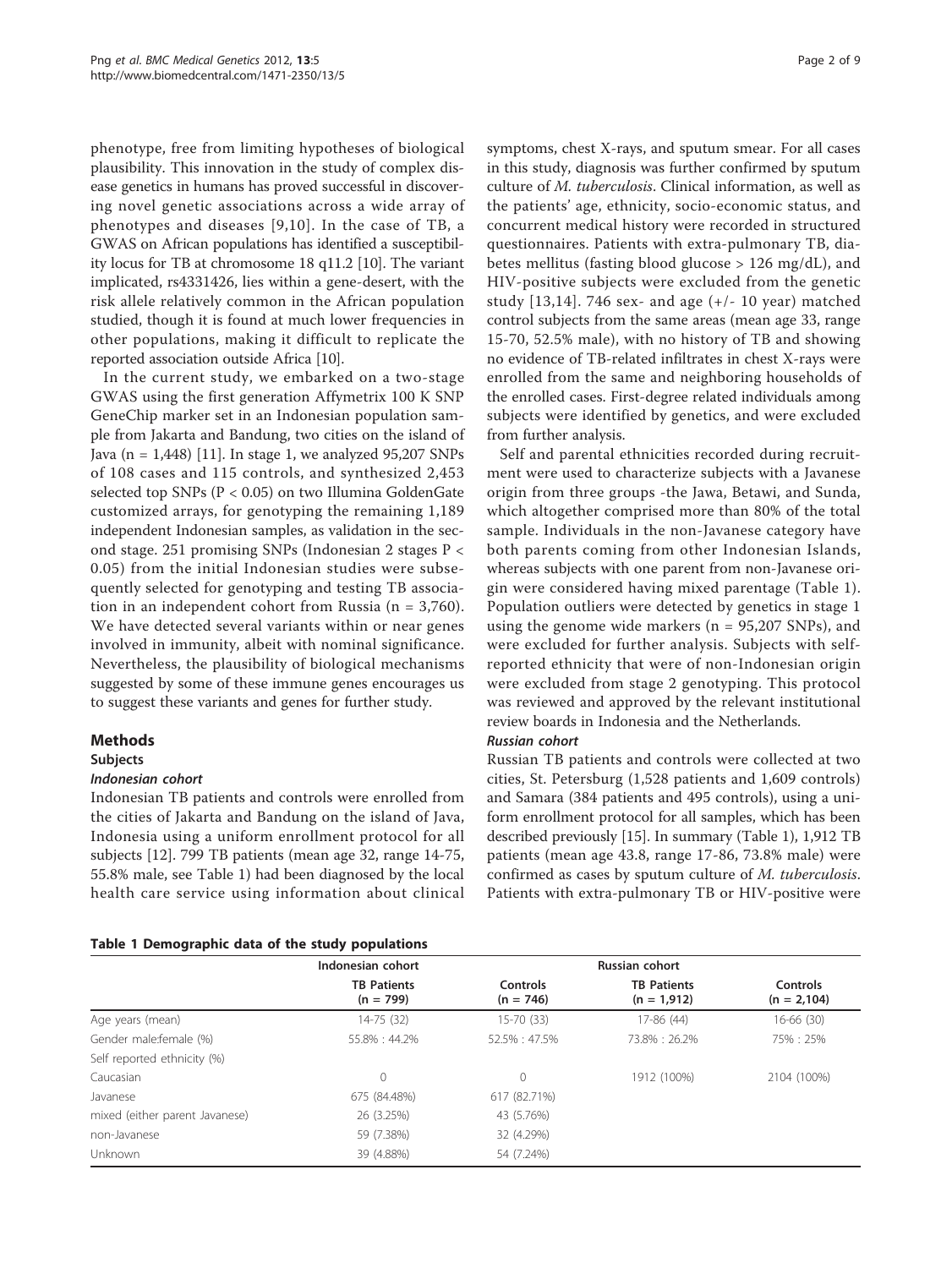excluded from the genetic study. 2,104 (mean age 30, range 16-66, 75.0% male) local blood bank donors with no known history of TB were recruited as controls. Permissions were obtained from the local ethics committees in St. Petersburg and Samara, Russia, and Cambridge, UK, and had written informed consent from all participating subjects.

#### Genotyping

#### Stage 1: GWAS in Indonesian cohort

For the initial genome-wide scan, 125 cases and 134 controls were genotyped for 116,204 SNPs with the Affymetrix 100 K Human mapping SNP set, according to the manufacturer's protocol. Genotype calling was performed using Affymetrix's BRLMM software [\[16\]](#page-7-0).

For quality control purposes, subjects were excluded based on: call-rate <90% ( $n = 2$ ), first-degree familial relationship ( $n = 7$ ), discrepancies with reported gender ( $n =$ 4), population outliers in an analysis of the first two principal components  $(n = 4)$  (see Additional file [1](#page-6-0), Supplementary Figure S1), and a diagnosis of diabetes mellitus ( $n =$ 19), which has been consistently identified as a risk factor for active TB disease. After sample exclusions, SNPs were filtered to remove those that were: non-autosomal  $(n =$ 2,355), unmapped in reference genome build 123 (n = 1,225), call-rate <90% ( $n = 402$ ), minor allele frequency  $(MAF) < 0.01$  (n = 16,905), and P-value of Hardy-Weinberg equilibrium (HWE) test (controls only) <  $1 \times 10^{-7}$  (n = 110). The resulting post-QC dataset of 108 cases and 115 controls analyzed for 95,207 SNPs was then utilized in the association study.

## Stage 2: validation in Indonesian cohort

Selected from the highest ranking SNP associations from stage 1, we synthesized 2,453 SNPs ( $P < 0.05$ ) on the Illumina GoldenGate customized array in two separate pools. As according to manufacturer's protocol, 1189 independent subjects (626 cases and 563 controls) from the same Indonesian study were genotyped on these GoldenGate arrays, and the BeadStudio GenCall software was used to call for genotype [[17](#page-7-0)].

Quality control filtering was based on: sample call-rate <90% (n = 9), first degree familial relationship (n = 14), discrepancies with reported gender ( $n = 11$ ), and history of diabetes mellitus ( $n = 15$ ). Following sample exclusions, SNPs were filtered to remove those that are: unmapped in reference genome build 123 ( $n = 3$ ), minor allele frequency  $(MAF)$  <0.01 (n = 44), and P-value for Hardy-Weinberg equilibrium (HWE) test (controls only) <  $1 \times 10^{-7}$  (n = 25). The resulting post-QC dataset of 600 cases and 540 controls genotyped for 2,381 SNPs was then utilized in the association analysis.

Assuming a multiplicative model, and a TB prevalence in Indonesia of 262 cases per 100,000 [[1](#page-7-0)], the total sample size of the two stage Indonesian cohort has >80% power to detect associations for risk alleles  $\geq 40\%$ frequency, and OR  $\geq$ 1.5, for an uncorrected significance threshold of  $P = 0.05$ , which is the nominal alpha we consider to suggest association [[18\]](#page-7-0). However, to account for multiple testing a stringent Bonferroni corrected alpha of  $P = 5.25 \times 10^{-7}$  (0.05/95,207) is required to declare genome wide significance in this study.

#### Stage 3: testing TB association in Russian cohort

Among the top SNP associations detected in the first two stages involving Indonesian subjects, 251 promising SNPs (Indonesian 2 stages  $P < 0.05$ ) were selected for synthesis in an oligo pool assay (OPA) of the GoldenGate assay, see Additional file [2,](#page-6-0) Supplementary Table S1. Genotyping of these SNPs was performed on 3,760 Russian subjects to test TB association in a large independent cohort. The BeadStudio GenCall software was used to call for genotype [[17](#page-7-0)].

For quality control purpose, 144 subjects were excluded because of sample duplication, and discrepancies with reported gender. No other samples were excluded after filtering for call-rate <90%, or of having first-degree familial relationship. After sample exclusions, SNPs were filtered to remove those with minor allele frequency (MAF) <0.01  $(n = 6)$ , and P-value for Hardy-Weinberg equilibrium (HWE) tests (controls only) <  $1 \times 10^{-7}$  (n = 2). The resulting post-QC dataset of 1,837 cases and 1,779 controls genotyped for 243 SNPs was then utilized in the association analysis.

Assuming a multiplicative model, and a TB prevalence in Russia of 150 cases per 100,000 in the population [\[1](#page-7-0)], the overall sample size of the Russian cohort has at least 99% power to detect associations at risk allele  $\geq$  40% frequency and ORs  $\geq$  1.5, for an uncorrected significance threshold of  $P = 0.05$ , which is the nominal alpha we consider to suggest association [\[18\]](#page-7-0).

## Analysis of population stratification Indonesian cohort

As population stratification can confound case-control association studies [[19](#page-7-0)-[21\]](#page-7-0), we performed a principal components (PC) analysis as implemented in EIGEN-STRAT to identify and exclude 4 population outliers within PC1 and 2, from the Indonesian stage 1 dataset, see Additional file [1,](#page-6-0) Supplementary Figure S1 [[21\]](#page-7-0). The median chi-square statistics of the post quality controlled stage 1 genome wide loci yield a lambda inflation factor (Devlin and Roeder method) of only 1.003, which indicate that population stratification was minimal in this study to cause significant inflation to the test statistics, see Additional file [1,](#page-6-0) Supplementary Figure S2 [[19\]](#page-7-0). Hence, no further adjustments were made to correct the association tests for any inflation.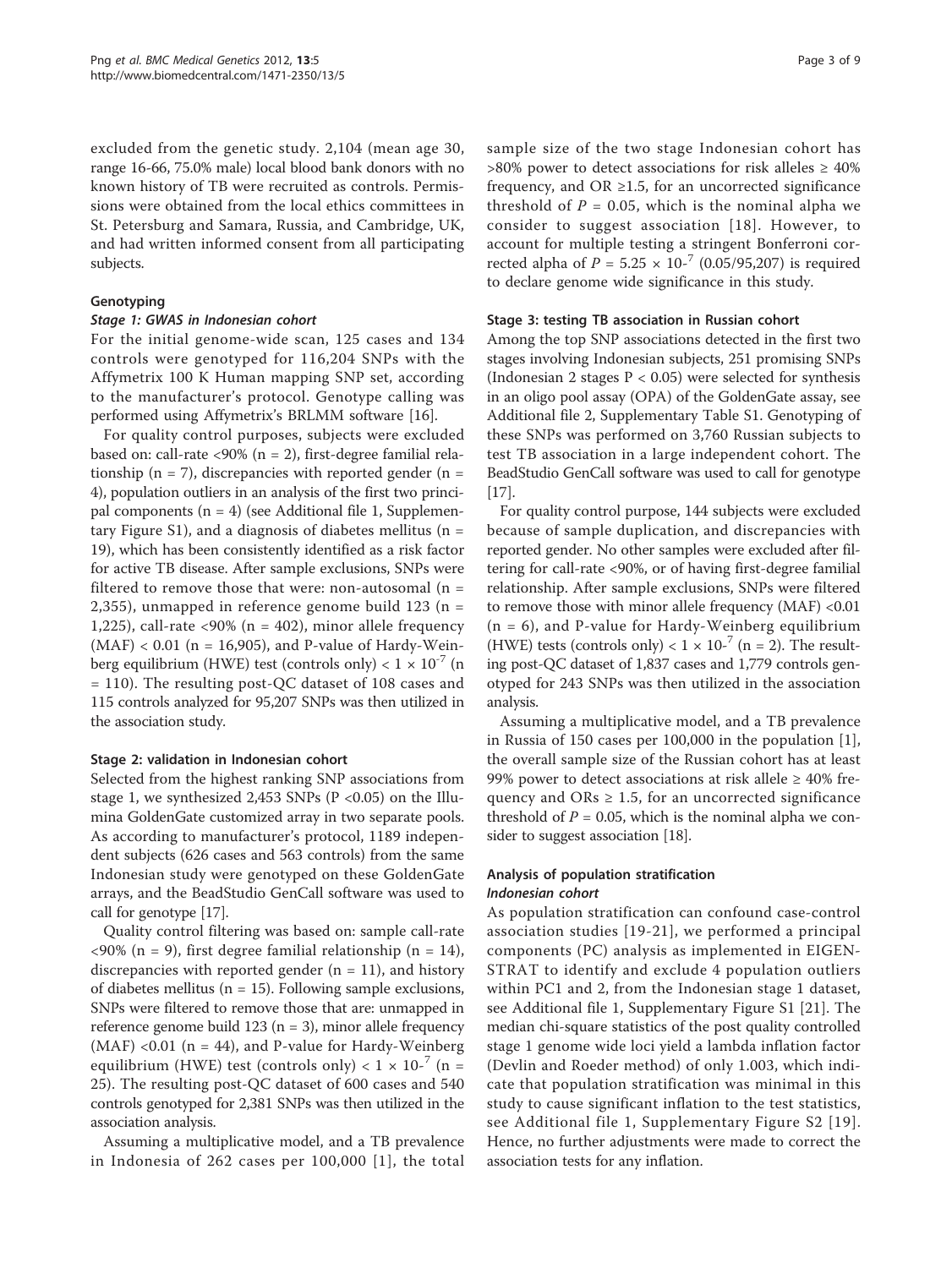The marker density of stage 2 was insufficient for performing principal components analysis. Nevertheless, to avoid spurious genetic associations arising from population stratification, efforts were made to ensure subjects with self-reported ethnicity that were of non-Indonesian origin were excluded from genotyping. Furthermore, as described previously, to detect traces of population stratification in the Indonesian cohort, a large subset of individuals (330 cases and 368 controls) that are part of this study, were genotyped for an independent set of 299 ancestry informative markers. These SNPs were chosen to be more than 10 Kb away from any known gene, to have average minor allele frequencies around 30% and to be in linkage equilibrium with one another [\[22](#page-7-0)]. The result of the lambda inflation factor calculated according to the method of Devlin and Roeder [\[19\]](#page-7-0), had a value close to 1, which further confirmed that there was minimal population stratification in this Indonesian cohort [\[22\]](#page-7-0).

#### Russian cohort

In order to control for hidden population stratification due to potential admixture, all Russian subjects were genotyped for 15 ancestry-informative markers that was as reported previously [[15](#page-7-0)]. We selected these markers among intergenic or intronic SNPs in the non-immune genes spread across the genome that have minor allele frequency of more than 10% in Europeans and over 65% difference in allele frequency between European- and Asian-derived populations [[23](#page-7-0)]. As was reported previously, all ancestry-informative markers had similar allele frequency in TB patients and healthy subjects (chi-square test  $P > 0.13$ ) thus, suggesting that major adjustments nor population stratification are likely in this sample [\[15\]](#page-7-0).

#### Analysis of relative detection

As cryptic relatedness among study subjects may artifactually inflate the statistics of association in case-control studies [\[24\]](#page-7-0), the genotypes of markers that had undergone quality control (Stage 1  $n = 95,207$  SNPs, or Stage 2  $n =$ 2,381 SNPs) were used in the Relpair software to find pairs of individuals who are more similar than expected by chance in a random sample [[25\]](#page-7-0). Based on the calculated probabilities, we identified pairs with relationships of an extent expected for monozygous twins, full siblings, and parent-offspring. In each instance, the sample with the higher call-rate was retained in the analysis.

## Analysis of association statistics

After sample and SNP quality control, statistics of association were calculated using the PLINK software package [[26\]](#page-7-0). For detecting associations in the first stage, Trend tests were performed on 108 cases and 115 controls with genotypes for 95,207 SNPs. Subsequently, for the combined association results over the entire Indonesian cohort, the Cochran-Mantel-Haenszel (CMH) test was used to perform a stratified analysis across the two stages for the 2,381 quality filtered SNPs that had been successfully genotyped in 708 cases and 655 controls. For the stage 3 sample from Russia, including enrollments from two cities, the CMH test was used to stratify the association analysis by city, and provide the test statistics after controlling for difference in sample location.

Finally, for the combined test statistics across all three stages of the analysis, the CMH test was performed to stratify the association analysis by cohort. A stringent Bonferroni corrected alpha of  $P = 5.25 \times 10^{-7}$  (0.05/95,207) is required to declare genome wide significance in this study. However, due to sample size considerations in this study, we consider also associations with P-values as low as 0.05 to be suggestive of association.

#### Results

The demographic characteristics of the participants of our study are displayed in Table [1.](#page-1-0) In this study, we tested SNPs across the genome for association with pulmonary TB, in three separate stages. First in the discovery phase of stage 1, following extensive quality control filtering on the data, we analyzed 95,207 SNPs in 108 cases and 115 controls from Indonesia for association with pulmonary TB (see Additional file [1](#page-6-0), Supplementary Figures S2 and S3). Among the SNPs tested 4,719 SNPs exceed an uncorrected  $P < 0.05$ . The median chi-square of this study yields a genomic control inflation ( $\lambda_{\rm GC}$ ) of only 1.003, to indicate that population stratification is minimal to cause significant inflation, hence further adjustments were not made to the test statistics.

In order to validate promising associations from the initial discovery phase, in the second stage, the validation phase, we analyzed 2,381 selected top SNPs (Stage 1 P < 0.05) in 708 cases and 655 controls from Indonesia. We identified 368 SNPs at this stage that were nominally significant ( $P < 0.05$ ) in the combined stage analysis, suggesting association with pulmonary TB in the Indonesian population.

In order to study TB association in a large independent cohort, 243 of the above SNPs identified in Indonesia, were tested in stage 3 in 1,837 cases and 1,779 controls from Russia. In the combined meta-analysis,  $9$  SNPs (P = 0.0004-0.0067) were discovered to associate with pulmonary TB, independently across both Indonesian and Russian cohorts, albeit with nominal ( $P < 0.05$ ) significance (see Table [2\)](#page-4-0). These nine SNPs are located within or near the following genes: JAG1, DYNLRB2, EBF1, TMEFF2, CCL17, HAUS6, PENK and TXNDC4.

#### **Discussion**

Our TB association study extends across two genetically highly diverse populations. It combines GWAS in Indonesian population and follow-up genotyping of the best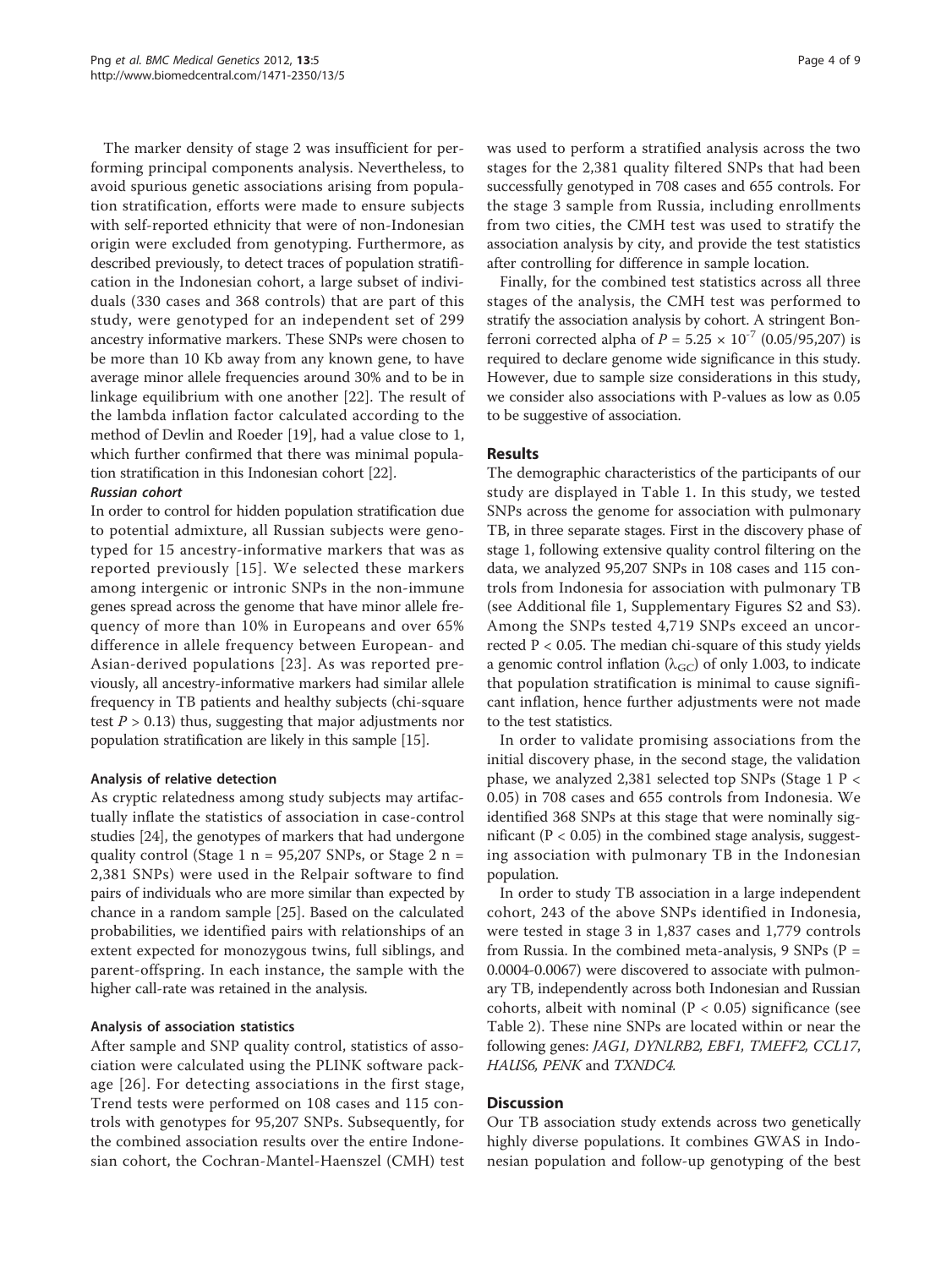<span id="page-4-0"></span>Table 2 Association results of nine significant SNPs from the combined meta-analysis of all three stages

| <b>SNP</b>   |                | Chr. Gene    |                                              | <b>Risk</b><br>allele | Stage 1<br>Indo. $P^*$ | OR.  | (95% CI)            |                | Stage 2<br>Indo. $P^*$ | <b>OR</b> | (95% CI)            | Indo.<br>allele<br>freq. | Stage 3<br>Russ. P* | OR.  | (95% CI)            | Russ<br>allele<br>freq. | Indo. &<br>Russ. P | <b>OR</b> | (95% CI)       |  |
|--------------|----------------|--------------|----------------------------------------------|-----------------------|------------------------|------|---------------------|----------------|------------------------|-----------|---------------------|--------------------------|---------------------|------|---------------------|-------------------------|--------------------|-----------|----------------|--|
| rs2273061    | 20             | JAG1         |                                              | G.                    | 0.004                  | 1.80 |                     | 1.18 2.72 0.01 |                        | 24        | $1.05 -$            | 1.46 0.28                | 0.008               |      | 1.14 1.03 1.25 0.43 |                         | 0.0004             | 1.16      | 1.07 1.26      |  |
| rs4461087    | 16             | <b>DYNLR</b> |                                              | A                     | 0.009                  |      | 1.62 1.10 2.37 0.03 |                |                        |           | 1.18 1.01 1.38 0.38 |                          | 0.01                |      |                     | 1.18 1.04 1.34 0.16     | 0.001              | 1.18      | 1.07 1.30      |  |
| rs10515787 5 |                | EBF1         |                                              | A                     | 0.006                  |      | 0.57 0.38 0.88 0.02 |                |                        |           |                     | 0.81 0.68 0.96 0.26      | 0.02                |      | 0.73 0.56 0.96 0.03 |                         | 0.001              |           | 0.79 0.68 0.91 |  |
| rs10497744 2 |                | TMFFF2       | Both SNPs in $IDr^2$<br>$= 0.99$ D' $= 1.00$ | A                     | 0.002                  |      | 0.55 0.38 0.82 0.02 |                |                        |           | $0.83$ $0.71$       | 0.97 0.35                | 0.02                |      | 0.89 0.80 0.98 0.30 |                         | 0.001              |           | 0.87 0.80 0.95 |  |
| rs1020941    | $\overline{2}$ | TMEFF2       |                                              |                       | 0.004                  |      | 0.57 0.38 0.83 0.03 |                |                        |           | 0.84 0.72 0.98 0.35 |                          | 0.03                | 0.89 | 0.81                | $0.99 \quad 0.30$       | 0.002              |           | 0.88 0.81 0.95 |  |
| rs188872     | 16             | CCL17        |                                              | A                     | 0.004                  |      | 0.51 0.33 0.78 0.02 |                |                        |           | 0.82 0.70 0.97 0.30 |                          | 0.04                |      |                     | 0.89 0.80 0.99 0.25     | 0.002              |           | 0.87 0.80 0.95 |  |
| rs10245298 7 |                | HAUS6        |                                              | A                     | 0.03                   |      | 2.37 1.09 5.16 0.03 |                |                        |           | 1.40 1.04 1.89 0.07 |                          | 0.04                |      | 1.18 1.01           | 1.39 0.09               | 0.005              |           | 1.23 1.06 1.41 |  |
| rs6985962    | -8             | <b>PENK</b>  |                                              |                       | 0.02                   |      | 2.01 1.12 3.61 0.04 |                |                        | .26       |                     | 1.01 1.59 0.13           | 0.047               |      |                     | 1.14 1.00 1.29 0.15     | 0.006              | 1.17      | 1.05 1.31      |  |
| rs1418267    | 9              | TXNDC4       |                                              | A                     | 0.0004                 |      | 3.19 1.71 5.99 0.04 |                |                        | .28       | 1.01                | $1.62$ 0.12              | 0.04                | 1.11 | 1.01                | 1.22 0.40               | 0.007              | 1.13      | 1.03 1.23      |  |

Chr.- chromosome, LD- linkage disequilibrium, r<sup>2</sup> - R square, D' - D prime, Indo.- Indonesia, P- P-value, OR- odds ratio, 95%

CI- 95% confidence interval, freq.- frequency, Russ.- Russia

• See Additional file [2,](#page-6-0) Supplementary Table S2 for genotype counts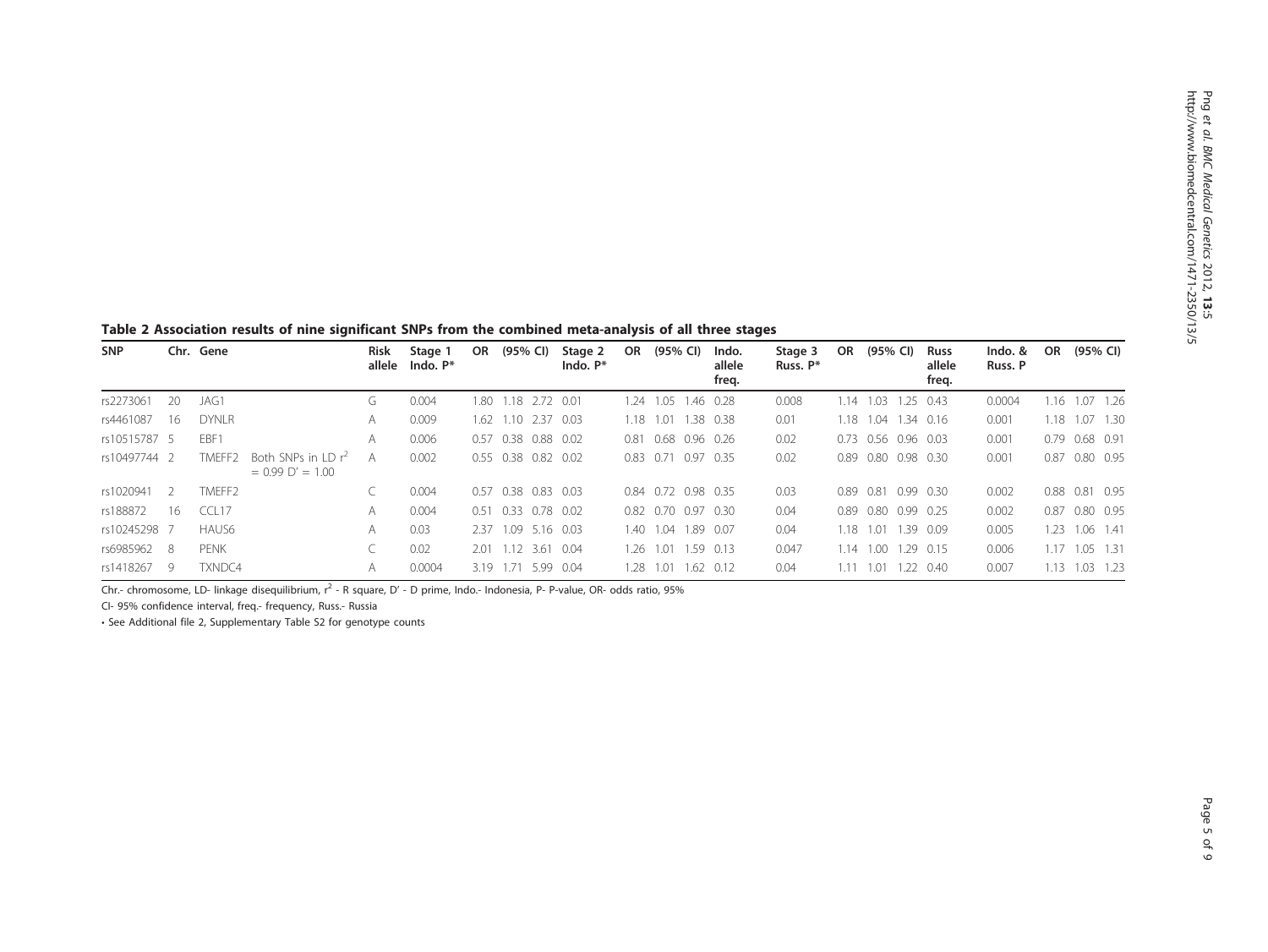associated SNPs in a large independent cohort from Russia. Our data provide evidence of possible novel associations of genetic variants with pulmonary TB susceptibility. Among them (Table [2](#page-4-0)), one of our lowest P values is observed for rs2273061 (P 0.0004, O.R 1.16, 95%C.I. 1.07-1.26), which is in the transcript of JAG1. This protein is a ligand for the Notch receptor that plays a central part of the Notch signaling cascade [\[27](#page-7-0)]. Mouse macrophages infected with M. bovis BCG have been shown to up-regulate NOTCH1 signaling leading to SOCS3 expression via NOTCH1 mediated recruitment of NFKB and CSL to the SOCS3 promoter. As SOCS3 is a critical regulator of cytokine signaling, induction of this gene by mycobacteria could suggest a strategy to render infected macrophages unresponsive to interferon-gamma (IFN- $\gamma$ ), which is a central Th1 cytokine [[28\]](#page-7-0). This modulation of host cell signaling response may be critical for a generalized suppression of inflammatory responses, and the persistence of mycobacteria within the host.

Notch signaling also plays a pivotal role in T cell lineage commitment, and another associated SNP, rs10515787 (P 0.0013, O.R. 0.79, 95%C.I. 0.68-0.91) is in the EBF1 gene, which is a central B cell lineage specification factor. In order for EBF1 to perform its role, it must partner with PAX5 through a feedback regulation to amplify B cell specific gene expression and solidify the commitment to the B cell pathway [\[29\]](#page-7-0). PAX5 is the guardian of B cell identity and functions by down regulating genes that are against B cell lineage, such as the M-CSF and NOTCH1, which are required for myeloid development and T cell lineage specification respectively [[30,31\]](#page-7-0). This counteractive response of repressing NOTCH1 signaling that is not in favor of T cell promotion, might suggests an impact on the control of the intracellular infection of M. tuberculosis.

Two SNPs rs10497744 (P 0.0014, OR 0.87, 95%C.I. 0.80-0.95) and rs1020941 (P 0.0022, OR 0.88, 95%C.I. 0.81-0.95) in LD ( $r^2$  = 0.99, D' = 1.00) that are part of the associated list are near the TMEFF2 gene. This gene encodes a transmembrane protein with EGF (epidermal growth factor)-like and two follistatin-like domains 2, which is known to contribute to cell proliferation. Shedding of TMEFF2 from the ectodomain is a functionally important step to release the protein in its active form for inducing cellular proliferation. This functionally limiting step is highly mediated through an ADAM17 dependent autocrine fashion [\[32\]](#page-7-0). Incidentally, ADAM17 also has a prominent role in activating the cell-fate specification Notch signaling pathway, by controlling the shedding of Notch receptor and its ligand JAG1 [\[33\]](#page-7-0), which is also our first target gene, mentioned above. An active ADAM17 regulates EGF receptor expression through activating NOTCH1 that was demonstrated to affect proliferation and survival of lung cancer cells, and

tumorigenicity of non-small cell lung cancer [[34\]](#page-7-0). However, on the other hand, inactivating NOTCH1 or ADAM17 resulted in substantial cell death, while EGFR inhibition predominantly induced cell arrest in lung cancer [\[34\]](#page-7-0). Studies have also shown ADAM17 actively mediates the shedding of pro-inflammatory factors in lung inflammation, and regulate immune cell recruitment and cytokines secretion that affects the physiology of this organ [\[35\]](#page-7-0). In pulmonary TB, the lung is the primary site of infection by M. tuberculosis where, responding to invasion, our body reacts by recruiting immune cells and proinflammatory cytokines to attack and control further dissemination of a pathogen by forming granuloma, which may also manifest in tissue damage.

Another example of biologically relevant candidate in our data is rs188872 (P 0.0023, O.R. 0.87, 95%C.I. 0.80- 0.95), which is near the CCL17 cytokine gene. Lung granulomas in mice were reported to have enhanced CCL17 transcript levels after being stimulated with M. bovis antigen [\[36](#page-8-0)]. As a survival mechanism, pathogens such as M. tuberculosis are known to preferentially shift host cell response towards Th2 by instigating the production of Th2 cytokines. When in excess, it would consequently lead to immuno-suppression that might antagonize the Th1 mediated microbicidal actions. In natural infection M. tuberculosis may likely gain from this favorable condition to survive in infected patients.

Within the Indonesian study, the lowest P value is found in rs10497225 (P  $1.52 \times 10^{-5}$ , O.R. 2.36, 95%C.I. 1.58-3.52), which is in the SLC4A10 gene, see Additional file [2,](#page-6-0) Supplementary Table S1. This solute carrier family 4, sodium bicarbonate transporter, member 10 (SLC4A10) gene is in a similar class of function as the ion transporter; SLC11A1 (alias NRAMP1), a well studied TB gene involved in iron metabolism and host resistance to pathogenic mycobacteria. Genetic variants of this gene have been associated with susceptibility to TB and leprosy [\[37,38\]](#page-8-0). However, we could not analyze rs10497225 in the Russian cohort because this SNP is rare (MAF 0.0007) in this population, and was excluded after failing MAF filter. In view of this, we believe some of the association signals could be affected by possible genetic differences between the host populations. As these SNPs are merely markers tagging the actual causal variants based on linkage disequilibrium (LD), differences in LD patterns and allele frequencies between differing ethnicities could affect the efficiency of transferring tags across populations and the power in detecting associations. This is notwithstanding the fact that the 100 K SNP GeneChip marker set used in Stage1 is a rather sparse collection of SNPs. The SNPs in this microarray capture ( $r^2 \ge 0.8$ ) common variants in the Asian (JPT+CHB) and European (CEU) genomes at only 30% coverage [[39\]](#page-8-0), that are also undersampled in the coding regions, reducing the level of proxy to genes [[40\]](#page-8-0).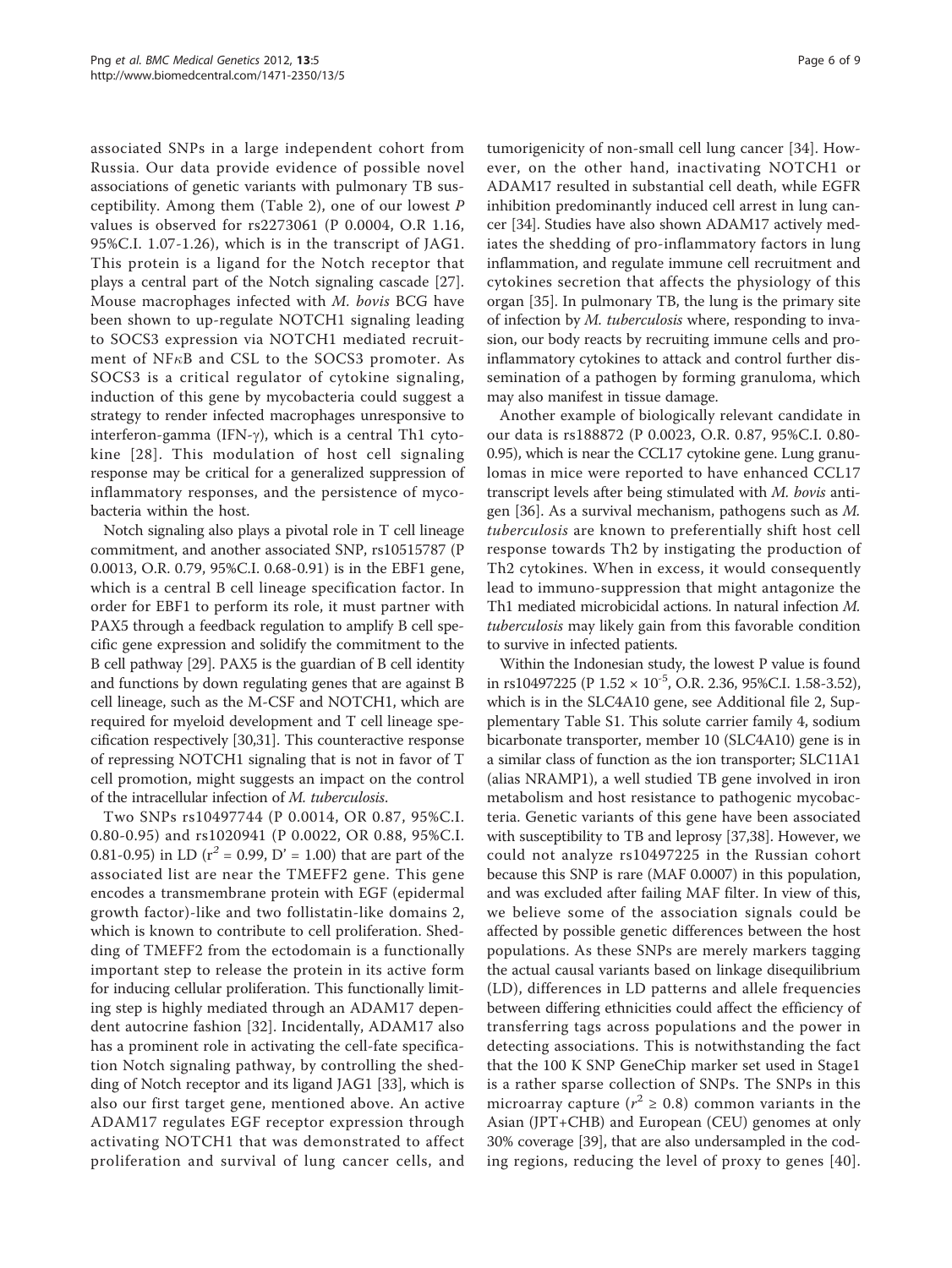<span id="page-6-0"></span>Hence, it is likely that certain regions in the genome are less adequately tagged with SNPs, which could thereby have resulted in reduced power for detecting associations.

Although none of the observed association signals achieved stringent levels of genome wide significance, likely due to the limited sample size of the Indonesian GWAS cohort, the major findings from the study of both Indonesians and Russians does suggest associations at several loci, many of which are located in, or close to immune related genes that have congruous functions toward Th1 axis of the pro-inflammatory IFN- $\gamma$  activity. IFN- $\gamma$  is an essential cytokine for the effective control of M. tuberculosis in the host, due to its central role in modulating and bridging both the innate and adaptive immunity, impairments in this axis of cytokine activity could render adverse consequences. A previous study conducted on a subset of samples from the same Indonesian cohort, had peripheral blood cells taken from active TB patients, patients undergoing treatment, and healthy controls, and traced for Th1 cytokines production in response to M. tuberculosis and mitogen stimulations [\[12\]](#page-7-0). The integrity of major pathways involved in Th1 immunity were analyzed, among them IFN- $\gamma$  level was found to be significantly correlated with TB disease activity and response to curative treatment, that was specific to M. tuberculosis stimulation [\[12](#page-7-0)]. This change in cytokine activity according to the disease course of pulmonary TB is unlikely due to major defects in IFN- $\gamma$ itself, since mutations in this molecule and its receptors are known to implicate rare severe infections to otherwise poorly pathogenic mycobacteria [[41,42](#page-8-0)]. Rather, in pulmonary TB, a complex disease with adult onset, it is more likely due to the accumulation of individual subtle effects from variations in genes, such as those suggested from this study that are working together in similar pathways, which might sway the immune responses of the group of susceptible individuals toward active disease.

## Conclusions

Tuberculosis is a complex disease resulting from multiple contributing factors, and the mechanism that triggers active disease is unlikely to be simplistic. Aiming to expand TB disease knowledge, this study took a comprehensive search across the genome, and suggests multiple targets working in novel pathways involved in the host containment of infection with TB, further providing insights on the mechanism of this disease, that could previously be neglected in hypothesis driven approach.

## Additional material

[Additional file 1: S](http://www.biomedcentral.com/content/supplementary/1471-2350-13-5-S1.PDF)upplementary Figure S1: Principal component ancestry (PCA) analysis plots of the stage 1 Indonesian GWAS cohort. **Supplementary Figure S2:** Quantile-quantile plot of P value distribution for the association with pulmonary TB in the stage 1 Indonesian GWAS

cohort. Supplementary Figure S3: Manhattan plot based on P values derived from Trend test association analyses of 95,207 SNPs in 108 PTB cases and 115 controls of stage 1 Indonesian GWAS.

[Additional file 2: S](http://www.biomedcentral.com/content/supplementary/1471-2350-13-5-S2.XLS)upplementary Table S1: Association results and genotype counts of 251 SNPs (P < 0.05) from the stage 1 and 2 Indonesian study that were carried forward to stage 3 Russian study Supplementary Table S2: Association results and genotype counts of nine significant SNPs from the combined meta-analysis results of all three stages.

#### List of abbreviations

TB: tuberculosis; GWAS: genome wide association scan; SNP: single nucleotide polymorphism; HIV: Human immunodeficiency virus; PC: principal component; MAF: minor allele frequency; HWE: Hardy Weinberg equilibrium; QC: quality control; WHO: World Health Organization; OPA: oligo pool assay; IBS- identity by state; LD- linkage disequilibrium; OR- Odds ratio; QQ plotquantile-quantile plot; λGC- lambda genomic control inflation factor; CMH: Cochran-Mantel-Haenszel; JPT: HapMap Japanese from Tokyo; CHB: HapMap Han Chinese from Beijing; CEU: HapMap Caucasian from North America.

#### Acknowledgements and funding

We are grateful to all study participants, and thank colleagues in Indonesia and the Netherlands for their help in the collection and analysis of clinical data from the clinics. We also thank colleagues at the Genome Institute of Singapore, Meah Wee Yang and Heng Khai Koon for helping with the Illumina GoldenGate genotyping assay, and Rick Ong for his help with data analysis. The study was supported by funding from the Agency for Science Technology and Research, Singapore (A\*STAR).

This study was supported by a grant from the Royal Netherlands Academy of Arts and Sciences (KNAW99MED01), and received supplementary support from NWO-PRIOR, GIS and LUMC.

During the course of this study Sergey Nejentsev was a Royal Society University Research Fellow and now holds a Wellcome Trust Senior Research Fellowship in Basic Biomedical Science. This study has been supported by the Royal Society Research grant, the Wellcome Trust grant WT088838 MA and the European Union Framework Programme 7 grant 201483 (TB-EUROGEN).

#### Author details

<sup>1</sup>Human Genetics, Genome Institute of Singapore, 60 Biopolis Street, Singapore 138672. <sup>2</sup>Infectious Disease, Genome Institute of Singapore, 60 Biopolis Street, Singapore 138672. <sup>3</sup>Dept. of Internal Medicine, Faculty of Medicine Universitas Padjadjaran, Bandung, Indonesia. <sup>4</sup>Health Research Unit Faculty of Medicine Universitas Padjadjaran, Bandung, Indonesia. <sup>5</sup>Dept. of Biochemistry, Faculty of Medicine Universitas Padjadjaran, Bandung, Indonesia. <sup>6</sup> Eijkman Institute for Molecular Biology, Jl. Diponegoro 69, Jakarta, Indonesia 10430. <sup>7</sup>Infectious Disease Working Group, Medical Faculty University of Indonesia, Jakarta, Indonesia. <sup>8</sup>Samara Oblast Tuberculosis Dispensary, Samara City, Samara, Russian Federation. <sup>9</sup>Clinical TB and HIV Group and Health Protection Agency, National Mycobacterium Reference Laboratory, The Blizard Institute, Barts and the London School of Medicine, Queen Mary College, University of London, London, UK. <sup>10</sup>Department of Medicine, University of Cambridge, Cambridge, UK.<sup>11</sup>Dept of Infectious Diseases, Leiden University Medical Center, Albinusdreef 2, 2333 ZA Leiden, The Netherlands. <sup>12</sup>Department of Medicine, Radboud University Nijmegen Medical Centre, Nijmegen, The Netherlands. <sup>13</sup>Institute for Human Genetics, University of California, San Francisco, California 94143-0794, USA, and Blood Systems Research Institute, 270 Masonic Avenue, San Francisco, California 94118, USA.

#### Authors' contributions

All authors contributed in various phases to the writing, and had read and approved the final manuscript. TO and MS were the principal investigators of the study, and supervised it throughout together with RC and MH. BA, ES, RN all played crucial roles in patient and control selection and sampling. EP performed the genotyping, statistical analysis, and the drafting of this manuscript. EV contributed to many discussions and helped writing the manuscript. IA contributed in processing biological samples and managing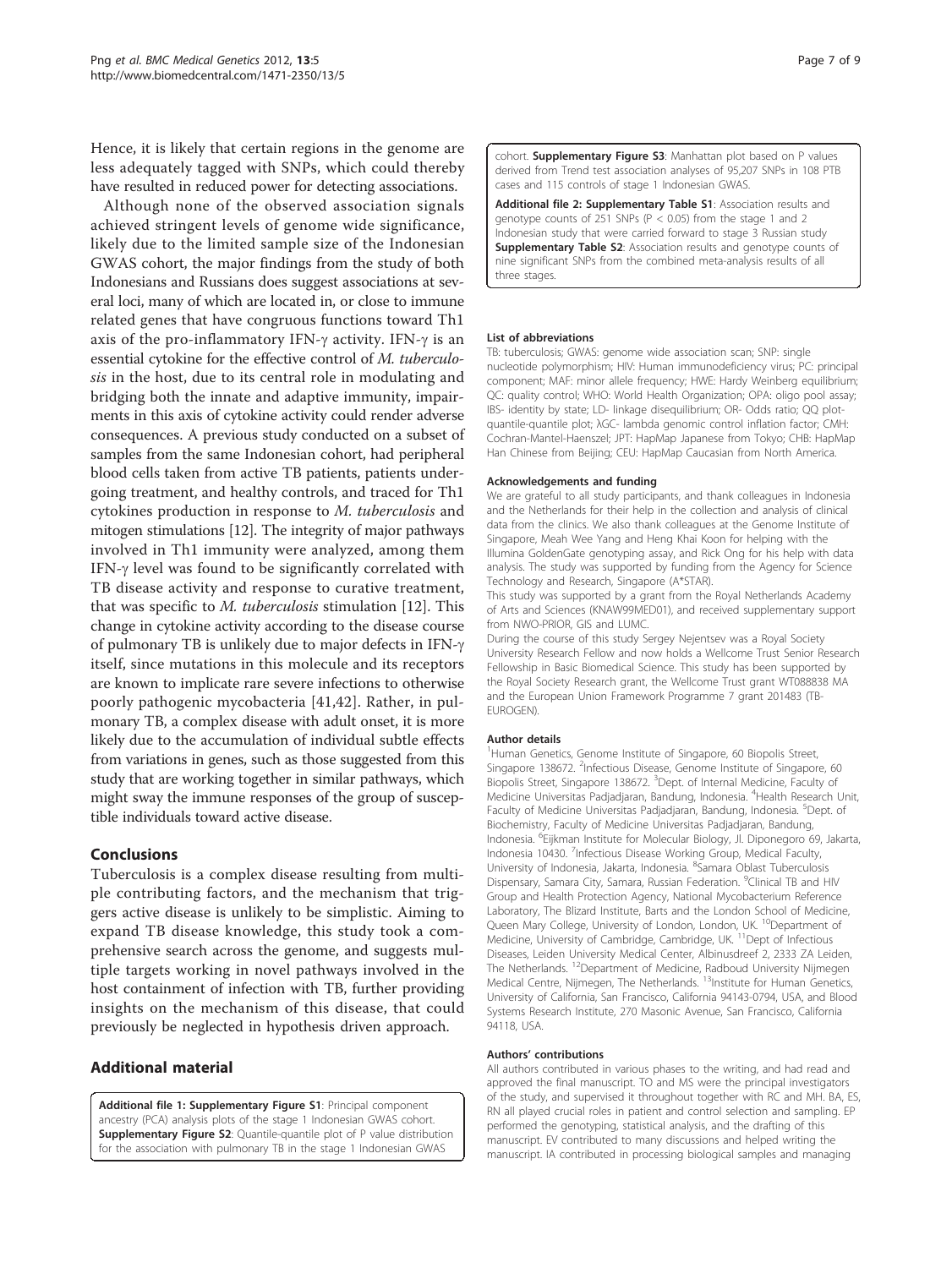<span id="page-7-0"></span>the database. SM was instrumental in co-designing the project. YB, VN, FD co-ordinate and implemented patient and control selection and sampling sample in Russia. SN participated in sample collection in Russia and association analysis of the Russian data.

#### Competing interests

The authors declare that they have no competing interests.

Received: 5 September 2011 Accepted: 13 January 2012 Published: 13 January 2012

#### References

- 1. Global Tuberculosis Control report 2009. [\[http://www.who.int/tb/](http://www.who.int/tb/publications/global_report/2009/pdf/report_without_annexes.pdf) [publications/global\\_report/2009/pdf/report\\_without\\_annexes.pdf\]](http://www.who.int/tb/publications/global_report/2009/pdf/report_without_annexes.pdf).
- 2. Corbett EL, Watt CJ, Walker N, Maher D, Williams BG, Raviglione MC, Dye C: [The growing burden of tuberculosis: global trends and interactions with](http://www.ncbi.nlm.nih.gov/pubmed/12742798?dopt=Abstract) [the HIV epidemics.](http://www.ncbi.nlm.nih.gov/pubmed/12742798?dopt=Abstract) Arch Intern Med 2003, 163(9):1009-1021.
- 3. Vynnycky E, Fine PE: [Lifetime risks, incubation period, and serial interval](http://www.ncbi.nlm.nih.gov/pubmed/10933272?dopt=Abstract) [of tuberculosis.](http://www.ncbi.nlm.nih.gov/pubmed/10933272?dopt=Abstract) Am J Epidemiol 2000, 152(3):247-263.
- 4. Kallmann FJ, Reisner D: Twin Studies on the significance of genetic factors in tuberculosis. Am Rev Tuberc 1943, 47:549-574.
- 5. Bellamy R, Beyers N, McAdam KP, Ruwende C, Gie R, Samaai P, Bester D, Meyer M, Corrah T, Collin M, Camidge DR, Wilkinson D, Hoal-Van Helden E, Whittle HC, Amos W, van Helden P, Hill AV: [Genetic Susceptibility to](http://www.ncbi.nlm.nih.gov/pubmed/10859364?dopt=Abstract) [Tuberculosis in Africans: A Genome Wide Scan.](http://www.ncbi.nlm.nih.gov/pubmed/10859364?dopt=Abstract) Proc Natl Acad Sci USA 2000, 97(14):8005-8009.
- Jepson A, Fowler A, Banya W, Singh M, Bennett S, Whittle H, Hill AV: [Genetic Regulation of Acquired Immune Responses to Antigens of](http://www.ncbi.nlm.nih.gov/pubmed/11349068?dopt=Abstract) [Mycobacterium Tuberculosis: A Study of Twins in West Africa.](http://www.ncbi.nlm.nih.gov/pubmed/11349068?dopt=Abstract) Infect Immun 2001, 69(6):3989-3994.
- 7. Baghdadi JE, Orlova M, Alter A, Ranque B, Chentoufi M, Lazrak F, Archane MI, Casanova JL, Benslimane A, Schurr E, Abel L: [An Autosomal](http://www.ncbi.nlm.nih.gov/pubmed/16801399?dopt=Abstract) [Dominant Major Gene Confers Predisposition to Pulmonary Tuberculosis](http://www.ncbi.nlm.nih.gov/pubmed/16801399?dopt=Abstract) [in Adults.](http://www.ncbi.nlm.nih.gov/pubmed/16801399?dopt=Abstract) J Exp Med 2006, 203(7):1679-1684.
- Pan H, Yan BS, Rojas M, Shebzukhov YV, Zhou H, Kobzik L, Higgins DE, Daly MJ, Bloom BR, Kramnik I: [Ipr1 gene mediates innate immunity to](http://www.ncbi.nlm.nih.gov/pubmed/15815631?dopt=Abstract) [tuberculosis.](http://www.ncbi.nlm.nih.gov/pubmed/15815631?dopt=Abstract) Nature 2005, 434(7034):767-772.
- Zhang FR, Huang W, Chen SM, Sun LD, Liu H, Li Y, Cui Y, Yan XX, Yang HT, Yang RD, Chu TS, Zhang C, Zhang L, Han JW, Yu GQ, Quan C, Yu YX, Zhang Z, Shi BQ, Zhang LH, Cheng H, Wang CY, Lin Y, Zheng HF, Fu XA, Zuo XB, Wang Q, Long H, Sun YP, Cheng YL, Tian HQ, Zhou FS, Liu HX, Lu WS, He SM, Du WL, Shen M, Jin QY, Wang Y, Low HQ, Erwin T, Yang NH, Li JY, Zhao X, Jiao YL, Mao LG, Yin G, Jiang ZX, Wang XD, Yu JP, Hu ZH, Gong CH, Liu YQ, Liu RY, Wang DM, Wei D, Liu JX, Cao WK, Cao HZ, Li YP, Yan WG, Wei SY, Wang KJ, Hibberd ML, Yang S, Zhang XJ, Liu JJ: [Genomewide association study of leprosy.](http://www.ncbi.nlm.nih.gov/pubmed/20018961?dopt=Abstract) N Engl J Med 2009, 361(27):2609-2618.
- 10. Thye T, Vannberg FO, Wong SH, Owusu-Dabo E, Osei I, Gyapong J, Sirugo G, Sisay-Joof F, Enimil A, Chinbuah MA, Floyd S, Warndorff DK, Sichali L, Malema S, Crampin AC, Ngwira B, Teo YY, Small K, Rockett K, Kwiatkowski D, Fine PE, Hill PC, Newport M, Lienhardt C, Adegbola RA, Corrah T, Ziegler A, African TB Genetics Consortium, Wellcome Trust Case Control Consortium, Morris AP, Meyer CG, Horstmann RD, Hill AV: [Genome](http://www.ncbi.nlm.nih.gov/pubmed/20694014?dopt=Abstract)[wide association analyses identifies a susceptibility locus for tuberculosis](http://www.ncbi.nlm.nih.gov/pubmed/20694014?dopt=Abstract) [on chromosome 18 q11.2.](http://www.ncbi.nlm.nih.gov/pubmed/20694014?dopt=Abstract) Nat Genet 2010, 42(9):739-741.
- 11. Matsuzaki H, Dong S, Loi H, Di X, Liu G, Hubbell E, Law J, Berntsen T, Chadha M, Hui H, Yang G, Kennedy GC, Webster TA, Cawley S, Walsh PS, Jones KW, Fodor SP, Mei R: [Genotyping over 100,000 SNPs on a pair of](http://www.ncbi.nlm.nih.gov/pubmed/15782172?dopt=Abstract) [oligonucleotide arrays.](http://www.ncbi.nlm.nih.gov/pubmed/15782172?dopt=Abstract) Nat Methods 2004, 1(2):109-111.
- 12. Sahiratmadja E, Alisjahbana B, de Boer T, Adnan I, Maya A, Danusantoso H, Nelwan RH, Marzuki S, van der Meer JW, van Crevel R, van de Vosse E, Ottenhoff TH: [Dynamic changes in pro- and anti-inflammatory cytokine](http://www.ncbi.nlm.nih.gov/pubmed/17145950?dopt=Abstract) [profiles and gamma interferon receptor signaling integrity correlate](http://www.ncbi.nlm.nih.gov/pubmed/17145950?dopt=Abstract) [with tuberculosis disease activity and response to curative treatment.](http://www.ncbi.nlm.nih.gov/pubmed/17145950?dopt=Abstract) Infect Immun 2007, 75(2):820-829.
- 13. Alisjahbana B, van Crevel R, Sahiratmadja E, den Heijer M, Maya A, Istriana E, Danusantoso H, Ottenhoff TH, Nelwan RH, van der Meer JW: [Diabetes](http://www.ncbi.nlm.nih.gov/pubmed/16776459?dopt=Abstract) [mellitus is strongly associated with tuberculosis in Indonesia.](http://www.ncbi.nlm.nih.gov/pubmed/16776459?dopt=Abstract) Int J Tuberc Lung Dis 2006, 10(6):696-700.
- 14. Sahiratmadja E, Baak-Pablo R, de Visser AW, Alisjahbana B, Adnan I, van Crevel R, Marzuki S, van Dissel JT, Ottenhoff TH, van de Vosse E: [Association](http://www.ncbi.nlm.nih.gov/pubmed/17392024?dopt=Abstract)

of polymorphisms in IL-12/IFN-γ [pathway genes with susceptibility to](http://www.ncbi.nlm.nih.gov/pubmed/17392024?dopt=Abstract) [pulmonary tuberculosis in Indonesia.](http://www.ncbi.nlm.nih.gov/pubmed/17392024?dopt=Abstract) Tuberculosis 2007, 87(4):303-311.

- 15. Szeszko JS, Healy B, Stevens H, Balabanova Y, Drobniewski F, Todd JA, Nejentsev S: [Resequencing and association analysis of the SP110 gene in](http://www.ncbi.nlm.nih.gov/pubmed/17149599?dopt=Abstract) [adult pulmonary tuberculosis.](http://www.ncbi.nlm.nih.gov/pubmed/17149599?dopt=Abstract) Hum Genet 2007, 121(2):155-160.
- 16. Rabbee N, Speed TP: [A genotype calling algorithm for affymetrix SNP](http://www.ncbi.nlm.nih.gov/pubmed/16267090?dopt=Abstract) [arrays.](http://www.ncbi.nlm.nih.gov/pubmed/16267090?dopt=Abstract) Bioinformatics 2006, 22(1):7-12.
- 17. Gunderson KL, Steemers FJ, Lee G, Mendoza LG, Chee MS: [A genome-wide](http://www.ncbi.nlm.nih.gov/pubmed/15838508?dopt=Abstract) [scalable SNP genotyping assay using microarray technology.](http://www.ncbi.nlm.nih.gov/pubmed/15838508?dopt=Abstract) Nat Genet 2005, 37(5):549-554.
- 18. Purcell S, Cherny SS, Sham PC: [Genetic Power Calculator: design of](http://www.ncbi.nlm.nih.gov/pubmed/12499305?dopt=Abstract) [linkage and association genetic mapping studies of complex traits.](http://www.ncbi.nlm.nih.gov/pubmed/12499305?dopt=Abstract) Bioinformatics 2003, 19(1):149-150.
- 19. Devlin B, Roeder K: [Genomic control for association studies.](http://www.ncbi.nlm.nih.gov/pubmed/11315092?dopt=Abstract) Biometrics 1999, 55(4):997-1004.
- 20. Rosenberg NA, Pritchard JK, Weber JL, Cann HM, Kidd KK, Zhivotovsky LA, Feldman MW: [Genetic Structure of Human Populations.](http://www.ncbi.nlm.nih.gov/pubmed/12493913?dopt=Abstract) Science 2002, 298(5602):2381-2385.
- 21. Price AL, Patterson NJ, Plenge RM, Weinblatt ME, Shadick NA, Reich D: [Principal components analysis corrects for stratification in genome-wide](http://www.ncbi.nlm.nih.gov/pubmed/16862161?dopt=Abstract) [association studies.](http://www.ncbi.nlm.nih.gov/pubmed/16862161?dopt=Abstract) Nat Genet 2006, 38(8):904-909.
- 22. Davila S, Hibberd ML, Hari Dass R, Wong HE, Sahiratmadja E, Bonnard C, Alisjahbana B, Szeszko JS, Balabanova Y, Drobniewski F, van Crevel R, van de Vosse E, Nejentsev S, Ottenhoff TH, Seielstad M: [Genetic association](http://www.ncbi.nlm.nih.gov/pubmed/18927625?dopt=Abstract) [and expression studies indicate a role of toll-like receptor 8 in](http://www.ncbi.nlm.nih.gov/pubmed/18927625?dopt=Abstract) [pulmonary tuberculosis.](http://www.ncbi.nlm.nih.gov/pubmed/18927625?dopt=Abstract) PLoS Genet 2008, 4(10):e1000218.
- 23. Smith MW, Patterson N, Lautenberger JA, Truelove AL, McDonald GJ, Waliszewska A, Kessing BD, Malasky MJ, Scafe C, Le E, De Jager PL, Mignault AA, Yi Z, De The G, Essex M, Sankale JL, Moore JH, Poku K, Phair JP, Goedert JJ, Vlahov D, Williams SM, Tishkoff SA, Winkler CA, De La Vega FM, Woodage T, Sninsky JJ, Hafler DA, Altshuler D, Gilbert DA, O'Brien SJ, Reich D: [A High Density Admixture Map for Disease Gene](http://www.ncbi.nlm.nih.gov/pubmed/15088270?dopt=Abstract) [Discovery in African Americans.](http://www.ncbi.nlm.nih.gov/pubmed/15088270?dopt=Abstract) Am J Hum Genet 2004, 74(5):1001-1013.
- 24. Voight BF, Pritchard JK: [Confounding from Cryptic Relatedness in Case-](http://www.ncbi.nlm.nih.gov/pubmed/16151517?dopt=Abstract)[Control Association Studies.](http://www.ncbi.nlm.nih.gov/pubmed/16151517?dopt=Abstract) PLoS Genet 2005, 1(3):e32.
- 25. Epstein MP, Duren WL, Boehnke M: [Improved inference of relationships](http://www.ncbi.nlm.nih.gov/pubmed/11032786?dopt=Abstract) [for pairs of individuals.](http://www.ncbi.nlm.nih.gov/pubmed/11032786?dopt=Abstract) Am J Hum Genet 2000, 67(5):1219-1231.
- 26. Purcell S, Neale B, Todd-Brown K, Thomas L, Ferreira MA, Bender D, Maller J, Sklar P, de Bakker PI, Daly MJ, Sham PC: [PLINK: a tool set for whole](http://www.ncbi.nlm.nih.gov/pubmed/17701901?dopt=Abstract)[genome association and population-based linkage analyses.](http://www.ncbi.nlm.nih.gov/pubmed/17701901?dopt=Abstract) Am J Hum Genet 2007, 81(3):559-575.
- 27. Yang LT, Nichols JT, Yao C, Manilay JO, Robey EA, Weinmaster G: [Fringe](http://www.ncbi.nlm.nih.gov/pubmed/15574878?dopt=Abstract) Glycosyltransferases [Differentially Modulate Notch1 Proteolysis Induced](http://www.ncbi.nlm.nih.gov/pubmed/15574878?dopt=Abstract) [by Delta1 and Jagged1.](http://www.ncbi.nlm.nih.gov/pubmed/15574878?dopt=Abstract) Mol Biol Cell 2005, 16(2):927-942.
- Narayana Y, Balaji KN: [NOTCH1 Upregulation and Signaling Involved in](http://www.ncbi.nlm.nih.gov/pubmed/18332140?dopt=Abstract) [Mycobacterium Bovis BCG Induced SOCS3 Expression in Macrophages.](http://www.ncbi.nlm.nih.gov/pubmed/18332140?dopt=Abstract) J Biol Chem 2008, 283(18):12501-12511.
- 29. Nutt SL, Kee BL: [The Transcriptional Regulation of B Cell Lineage](http://www.ncbi.nlm.nih.gov/pubmed/17582344?dopt=Abstract) [Commitment.](http://www.ncbi.nlm.nih.gov/pubmed/17582344?dopt=Abstract) Immunity 2007, 26(6):715-725.
- 30. Cobaleda C, Schebesta A, Delogu A, Busslinger M: [Pax5 the Guardian of B](http://www.ncbi.nlm.nih.gov/pubmed/17440452?dopt=Abstract) [Cell Identity and Function.](http://www.ncbi.nlm.nih.gov/pubmed/17440452?dopt=Abstract) Nat Immunol 2007, 8(5):463-470.
- 31. Rothenberg EV, Moore JE, Yui MA: [Launching the T-cell-lineage](http://www.ncbi.nlm.nih.gov/pubmed/18097446?dopt=Abstract) [developmental programme.](http://www.ncbi.nlm.nih.gov/pubmed/18097446?dopt=Abstract) Nat Rev Immunol 2008, 8(1):9-21.
- 32. Ali N, Knaüper V: [Phorbol ester-induced shedding of the prostate cancer](http://www.ncbi.nlm.nih.gov/pubmed/17942404?dopt=Abstract) [marker transmembrane protein with epidermal growth factor and two](http://www.ncbi.nlm.nih.gov/pubmed/17942404?dopt=Abstract) [follistatin motifs 2 is mediated by the disintegrin and metalloproteinase-](http://www.ncbi.nlm.nih.gov/pubmed/17942404?dopt=Abstract)[17.](http://www.ncbi.nlm.nih.gov/pubmed/17942404?dopt=Abstract) J Biol Chem 2007, 282(52):37378-37388.
- 33. Parr-Sturgess CA, Rushton DJ, Parkin ET: [Ectodomain shedding of the](http://www.ncbi.nlm.nih.gov/pubmed/20819075?dopt=Abstract) [Notch ligand Jagged1 is mediated by ADAM17, but is not a lipid-raft](http://www.ncbi.nlm.nih.gov/pubmed/20819075?dopt=Abstract)[associated event.](http://www.ncbi.nlm.nih.gov/pubmed/20819075?dopt=Abstract) Biochem J 2010, 432(2):283-294.
- 34. Baumgart A, Seidl S, Vlachou P, Michel L, Mitova N, Schatz N, Specht K, Koch I, Schuster T, Grundler R, Kremer M, Fend F, Siveke JT, Peschel C, Duyster J, Dechow T: [ADAM17 regulates epidermal growth factor](http://www.ncbi.nlm.nih.gov/pubmed/20551051?dopt=Abstract) [receptor expression through the activation of Notch1 in non-small cell](http://www.ncbi.nlm.nih.gov/pubmed/20551051?dopt=Abstract) [lung cancer.](http://www.ncbi.nlm.nih.gov/pubmed/20551051?dopt=Abstract) Cancer Res 2010, 70(13):5368-5378.
- 35. Pruessmeyer J, Martin C, Hess FM, Schwarz N, Schmidt S, Kogel T, Hoettecke N, Schmidt B, Sechi A, Uhlig S, Ludwig A: [A disintegrin and](http://www.ncbi.nlm.nih.gov/pubmed/19875451?dopt=Abstract) [metalloproteinase 17 \(ADAM17\) mediates inflammation-induced](http://www.ncbi.nlm.nih.gov/pubmed/19875451?dopt=Abstract) [shedding of syndecan-1 and -4 by lung epithelial cells.](http://www.ncbi.nlm.nih.gov/pubmed/19875451?dopt=Abstract) J Biol Chem 2010, 285(1):555-564.